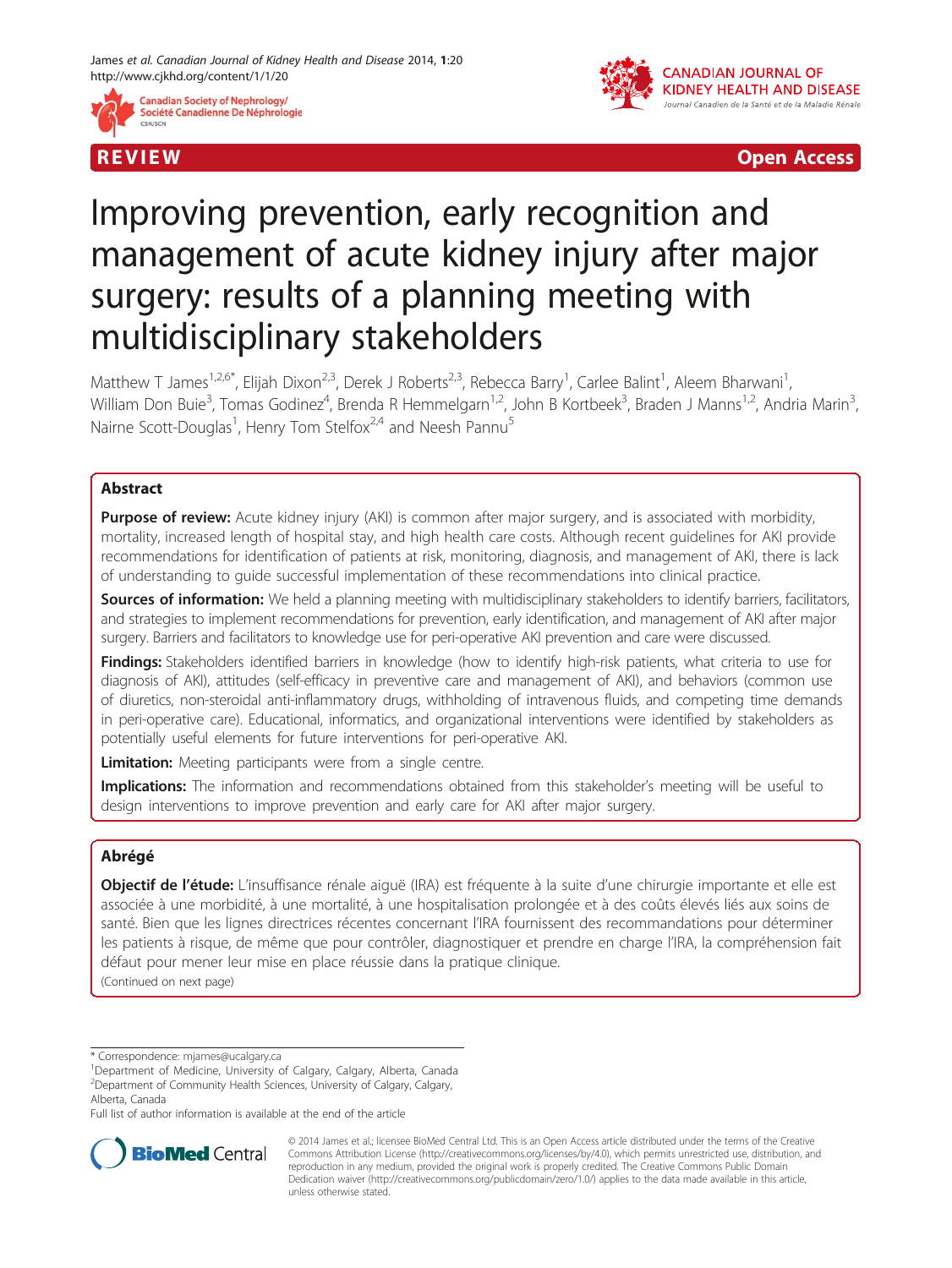### (Continued from previous page)

Sources d'information: Nous avons tenu une réunion de planification avec des acteurs pluridisciplinaires afin de cibler les obstacles, les appuis et les stratégies de mise en œuvre des recommandations pour la prévention, l'identification précoce et la prise en charge de l'IRA suite à une chirurgie importante. On a abordé les obstacles et les appuis à l'utilisation des connaissances dans la prévention périopératoire de l'IRA et les soins qui s'y rattachent.

Résultats: Les acteurs ont déterminé les obstacles à la connaissance (comment identifier les patients à risque élevé, le choix de critères diagnostiques pour l'IRA), les attitudes (l'auto-efficacité dans les soins préventifs et la prise en charge de l'IRA), et les comportements (l'usage courant de diurétiques, d'anti-inflammatoires non stéroïdiens, la non-administration de solutés intraveineux, et les contraintes de temps dans les soins périopératoires). Les acteurs ont défini les interventions éducatives, informatiques et organisationnelles comme des éléments potentiellement utiles dans les interventions futures en soins périopératoires pour l'IRA.

Limites de l'étude: Les participants à la réunion provenaient d'un seul et même centre.

Impacts: Les informations et recommandations obtenues au cours de la réunion des acteurs seront utiles pour l'élaboration des interventions afin d'améliorer la prévention et les soins précoces relatifs à l'IRA suite à une chirurgie majeure.

# Why is this report/review important?

Acute kidney injury (AKI) is common, and the incidence of AKI treated with dialysis after major surgery has been rising in Canada. Although guidelines have recently been published for AKI, their successful uptake requires engagement with providers from multiple disciplines.

# What are they key messages?

Stakeholders identified several barriers in knowledge, attitudes, and behaviors related to prevention, early identification, and management of AKI after major surgery. Educational, informatics, and organizational interventions were identified as potentially useful strategies for future implementation and evaluation.

# Implications for future research/policy

The information from this report can help tailor the design of future educational, informatics, and organizational interventions to implement guidelines for AKI in postoperative care settings.

### Introduction

Acute kidney injury (AKI) has an incidence of 1% following all types of surgery, but occurs much more frequently after cardiac, vascular, and intra-abdominal surgeries where the incidence ranges from 10-30% [\[1](#page-9-0)]. Like AKI in other settings, peri-operative AKI is associated with increased morbidity, mortality, length of hospital stay, and healthcare costs; and dialysis may be required in severe cases [[2](#page-9-0),[3\]](#page-9-0). The incidence of AKI has risen 4-fold over the past 20 years in North America [[4,5\]](#page-9-0), including a greater than 3-fold increase in the incidence of AKI treated with acute dialysis after major surgery in Canada [\[6\]](#page-9-0).

Risk factors for AKI after major surgery include nonmodifiable factors such as age, comorbidities, and surgery

type, as well as potentially modifiable risk factors such as intravascular volume depletion, hypoperfusion, pre- and peri-operative medication use, and exposure to intravascular contrast agents [\[2](#page-9-0)]. Medications commonly used in the peri-operative period that increase the risk of AKI include non-steroidal anti-inflammatory drugs (NSAIDs), angiotensin converting enzyme (ACE) inhibitors, angiotensin receptor blockers (ARBs), diuretics, and aminoglycoside antibiotics [[2,7\]](#page-9-0). Despite an understanding of the modifiable risk factors that predispose to AKI, translation of this knowledge into improvements in care and outcomes of AKI has been limited.

Recent guidelines for AKI provide diagnostic criteria (Table [1\)](#page-2-0), recommendations for identification of high risk patients, appropriate monitoring, and strategies to ensure timely recognition of AKI [[8](#page-9-0),[9\]](#page-9-0). However, implementation of these recommendations into clinical practice remains challenging because patients who develop AKI are generally not under the care of kidney specialists. Successful uptake requires engagement with providers from multiple disciplines including nursing, surgery, internal medicine and critical care. Deficiencies in knowledge and clinical practice in prevention, early recognition, and management of AKI are common [\[10,11\]](#page-9-0).

A recent review of the Kidney Disease Improving Global Outcomes (KDIGO) AKI guidelines by the Canadian Society of Nephrology (CSN) highlighted the need to develop knowledge translation strategies to increase uptake of recommendations regarding prevention and management of AKI in Canada [[12](#page-9-0)]. AKI after major surgery is a prime candidate condition to target because it is of clinical concern, standards for identification and management of the condition exist, and recent data identify evidence-to-practice gaps [[2,13\]](#page-9-0). In this article we review information from a planning meeting with multidisciplinary stakeholders to identify barriers, facilitators, and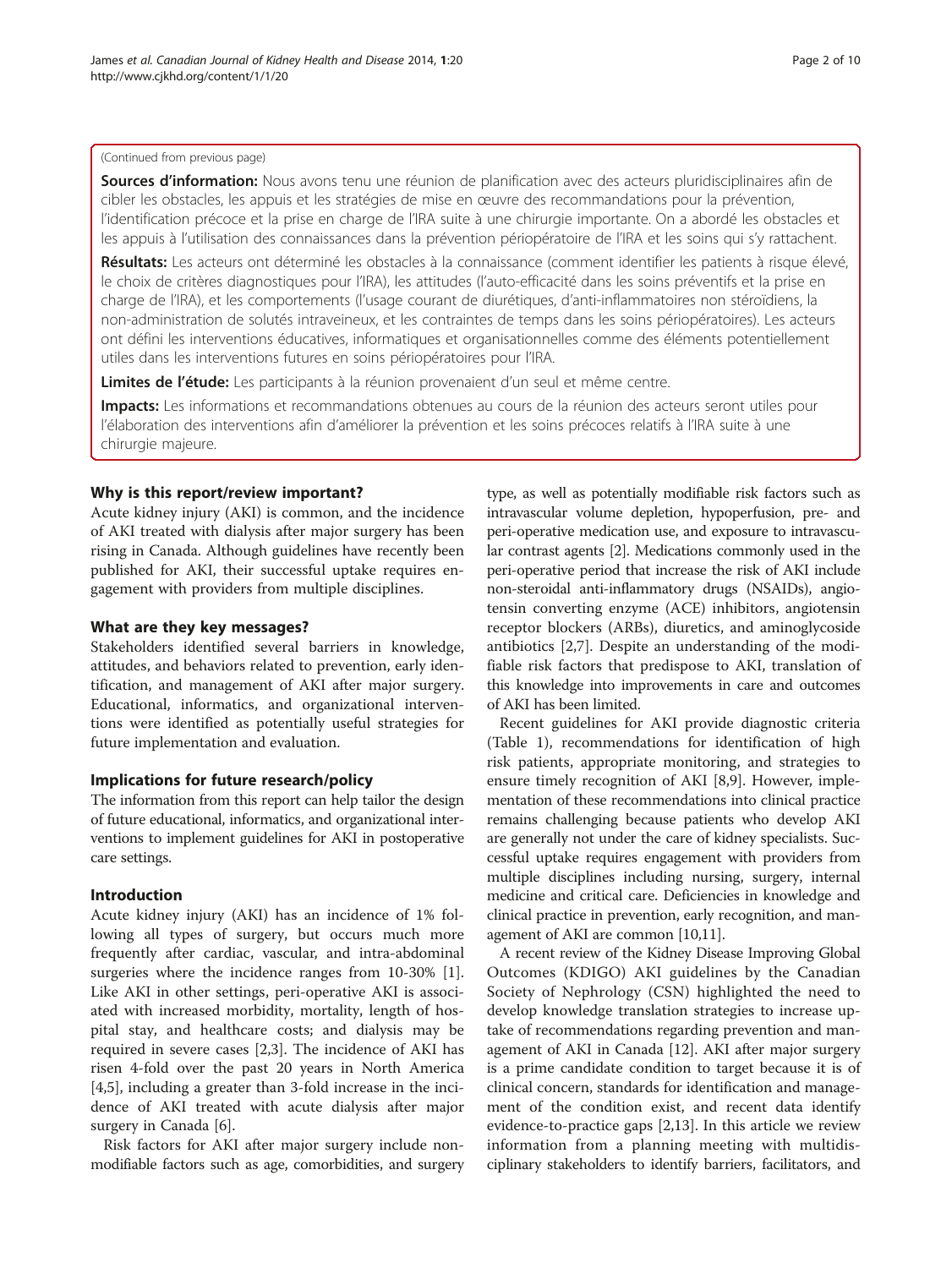<span id="page-2-0"></span>Table 1 Kidney Disease Improving Global Outcomes (KDIGO) definition of AKI

| Stage | Serum creatinine                                                                                       | Urine output                                          |
|-------|--------------------------------------------------------------------------------------------------------|-------------------------------------------------------|
|       | 1.5-1.9 times baseline or<br>$\geq$ 26.5 µmol/L increase                                               | <0.5 ml/kg/h for<br>6-12 hours                        |
| 2     | 2.0-2.9 times baseline                                                                                 | <0.5 ml/kg/h for ≥12 hours                            |
| 3     | 3.0 times baseline or increase<br>to $\geq$ 353.6 µmol/L or initiation<br>of renal replacement therapy | <0.3 ml/kg/h for ≥24 hours<br>or anuria for ≥12 hours |

Abbreviation: AKI Acute kidney injury.

strategies to increase uptake of recommendations to improve prevention, early identification, and management of AKI after major surgery.

### Review

### Methods

### Overview of stakeholder meeting

A planning meeting with 15 participants was held in Calgary, Alberta in October 2013. Recognizing that care of patients with AKI after surgery involves providers from several stakeholder groups, participants included physician and nursing practitioners from medicine, surgery, critical care, and nephrology along with representatives with cross-disciplinary expertise in health administration, health services research, pharmacy, and implementation science/knowledge translation (Table 2). The key objectives of the meeting were to review the evidence-to-practice gaps that exist for AKI after major surgery in Alberta, identify barriers and facilitators to prevention, early recognition, and management of AKI after major surgery, and to identify potential interventions tailored to address these clinical challenges.

Table 2 Demographic and professional characteristics of the meeting participants

| Characteristic                       | $n$ (%) $N = 15$ |  |  |  |
|--------------------------------------|------------------|--|--|--|
| Age (years)                          |                  |  |  |  |
| 30-39                                | 5(33.3)          |  |  |  |
| 40-49                                | 5(33.3)          |  |  |  |
| $\geq 50$                            | 5(33.3)          |  |  |  |
| Gender                               |                  |  |  |  |
| Female                               | 5(33.3)          |  |  |  |
| Professional Background <sup>a</sup> |                  |  |  |  |
| Physician                            | 11(73.3)         |  |  |  |
| Researcher                           | 8(53.3)          |  |  |  |
| Administrator                        | 3(20.0)          |  |  |  |
| Nurse                                | 1(6.7)           |  |  |  |
| Pharmacist                           | 1(6.7)           |  |  |  |

<sup>a</sup>Participants may be counted more than once.

### Meeting activities

The meeting consisted of four components. Following the introduction of all participating stakeholders and an overview of the objectives of the meeting, a presentation was given summarizing the current state of knowledge about AKI risk factors, diagnostic criteria, management, and outcomes with an emphasis on recent recommendations provided by the KDIGO AKI guidelines, National Institute for Clinical Excellence (NICE) AKI guidance, and the CSN commentary on AKI guidelines [\[8,9,12](#page-9-0)]. Next, to highlight local variation in practice and evidence to care gaps, data on the local incidence of AKI and processes of care after major surgery from local hospitals (Calgary, Canada) were reviewed. Further, the results of a pre-meeting survey of 20 local clinicians from surgery, critical care and nephrology were reviewed, to examine local opinions about agreement with perioperative AKI prevention, monitoring, and management recommendations from the published guidelines [\[8,9](#page-9-0)]. The third component of the meeting was a discussion about barriers and facilitators to uptake of recommendations for AKI prevention and management. The final component involved a facilitated group discussion about interventions and potential strategies that might close local evidence-to-practice gaps for AKI prevention and care. Potential interventions were presented according to the Effective Practice and Organization of Care (EPOC) Taxonomy of Interventions [[14\]](#page-9-0), developed by the Cochrane Collaboration, and included formal education, linkage and exchange, audit and feedback, informatics, patient-direct/patient-mediated interventions, organizational, shared decision making, and financial incentives [[13\]](#page-9-0). Participants were encouraged to ask questions and initiate discussions throughout the meeting. The meeting was recorded and content was qualitatively summarized by two individuals to identify major themes and recommendations from the discussion. Ethics approval was obtained from University of Calgary Conjoint Health Research Ethics Board. All participants reviewed the final manuscript and agreed upon the content and recommendations.

# Results

### Knowledge of local context

The incidence of AKI (identified based on serum creatinine changes and defined according to the KDIGO definition [[9\]](#page-9-0)) after major surgery between 2005 and 2012 in Calgary Zone hospitals ranged from 8.0% after thoracic surgery to 33.2% after cardiac surgery (Figure [1](#page-3-0)). Urine output was recorded in the electronic medical record on each shift for 15-25% of patients on surgical wards on each of the 7 days following surgery, and 45- 60% of patients had fluid balance recorded each day on each of the first 7 post-operative days. Medications and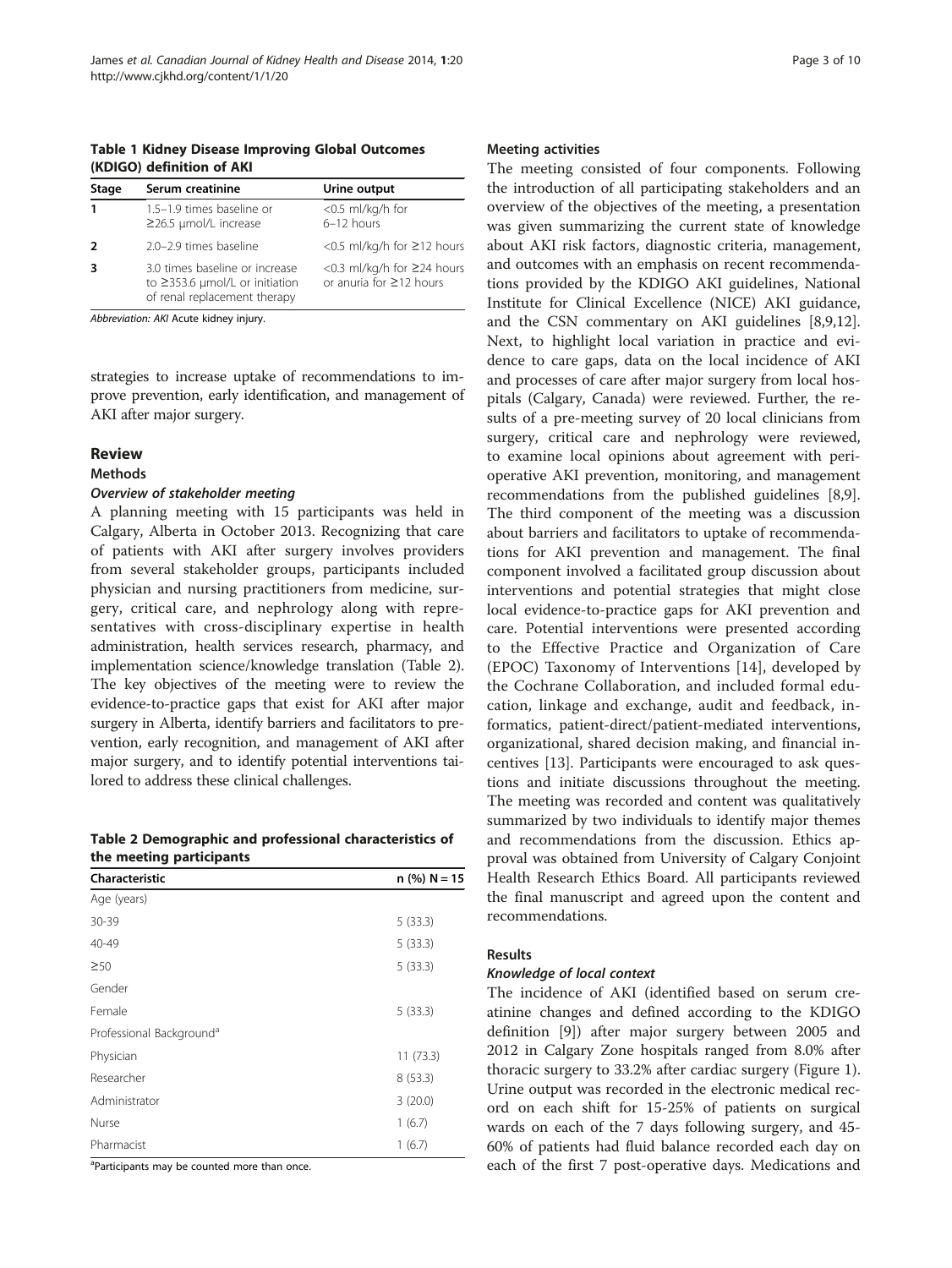<span id="page-3-0"></span>

intravenous fluids prescribed within 24 hours of the onset of AKI were also examined, according to the type of surgery performed (Table 3). Diuretics were prescribed within 24 hours of AKI onset to between 6 to 38% of patients, while 20-61% of patients were administered intravenous crystalloids within 24 hours of AKI recognition. Between 3 to 14% of patients with AKI were prescribed an NSAID, and 3 to 18% of patients were prescribed an ACE inhibitor or ARB within 24 hours after AKI onset.

The results of the pre-meeting survey of local clinicians are also summarized in Table 3. Ninety-five percent of clinicians surveyed indicated that urine output and fluid balance should be monitored daily after surgery. All physicians agreed that intravenous crystalloids should be used to restore circulating blood volume in patients with AKI after major surgery, and 95% agreed that post-surgical patients should not receive diuretics in the absence of volume overload after AKI onset. Ninetyfive percent of physicians agreed that patients with AKI should not receive NSAIDs. There was a mixed response to whether patients with AKI should avoid ACE inhibitors or ARBs with 60% agreeing that they should not be prescribed, 15% disagreeing with this statement, and 25% being unsure.

|                                                                                                              |  |  | Table 3 Opinions of care providers about medications use after onset of AKI and the proportions of these medications |
|--------------------------------------------------------------------------------------------------------------|--|--|----------------------------------------------------------------------------------------------------------------------|
| prescribed within 24 hours of AKI, according to type of major surgery in Calgary, Alberta, between 2005-2012 |  |  |                                                                                                                      |

| Survey                                                                                                                                                                                  | % of Patients that were Prescribed Medication within one day of AKI onset,<br>by surgery type |                   |                               |                               |                                     |                             |                              |
|-----------------------------------------------------------------------------------------------------------------------------------------------------------------------------------------|-----------------------------------------------------------------------------------------------|-------------------|-------------------------------|-------------------------------|-------------------------------------|-----------------------------|------------------------------|
| <b>Ouestions</b>                                                                                                                                                                        | Physicians that<br>agreed, n (%)                                                              |                   | Abdominal,<br>$%$ , (N = 941) | Cardiac,<br>%, ( $N = 1550$ ) | Retroperitoneal,<br>$%$ , (N = 302) | Thoracic,<br>$%$ , (N = 87) | Vascular.<br>$%$ , (N = 403) |
| Diuretics should be avoided in the absence<br>of volume overload after the onset of AKI                                                                                                 | 19 (95)                                                                                       | <b>Diuretics</b>  | 15                            | 38                            | 6                                   | 16                          | 25                           |
| Patients with AKI should not receive NSAIDs 19 (95)<br>after the onset of AKI                                                                                                           |                                                                                               | <b>NSAID</b>      | 6                             |                               | 8                                   | 14                          | 3                            |
| Patients with AKI should avoid ACEI and/or<br>ARB drugs after the onset of AKI                                                                                                          | 12(60)                                                                                        | ACFI or ARB       | 5                             | 18                            | 3                                   | 6                           | 18                           |
| Intravenous crystalloids should be used to<br>optimize hemodynamic status and restore<br>effective circulating volume and blood<br>pressure in patients with AKI after major<br>surgery | 20 (100)                                                                                      | IV Crystalloid 55 |                               | 20                            | 22                                  | 61                          | 52                           |

Abbreviations: AKI acute kidney injury, NSAID non-steroidal anti-inflammatory drug, ACEI angiotensin converting enzyme inhibitor, ARB angiotensin receptor blocker.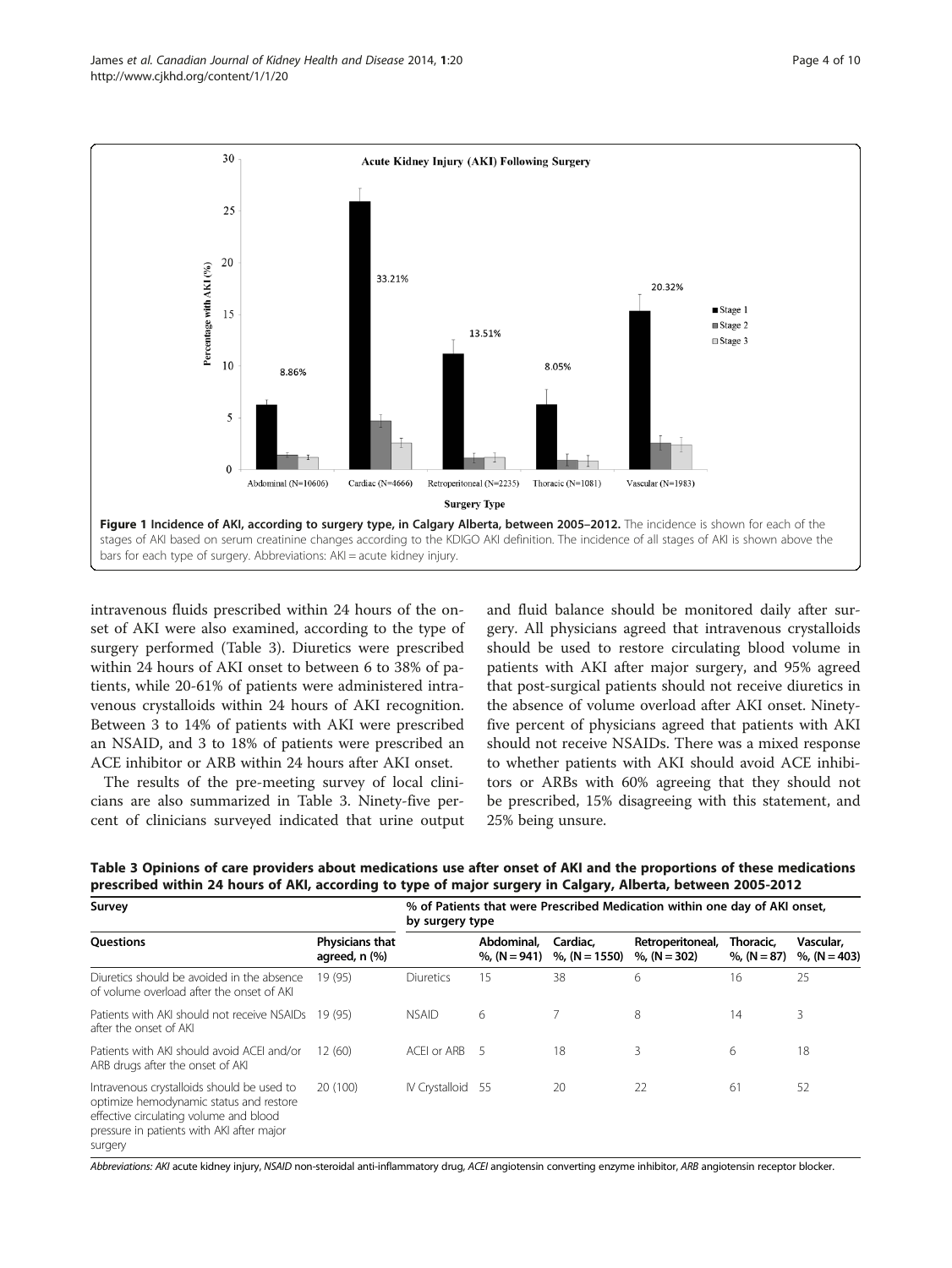# Barriers and facilitators to AKI prevention, early recognition, and management

The Clinical Practice Guidelines Framework for Improvement [\[15\]](#page-9-0) was used to categorize major barriers and facilitators to adherence to clinical practice guidelines for AKI raised in discussion with stakeholders. This framework was designed to evaluate knowledge, attitudes, and behavior surrounding barriers and facilitators in knowledge use in health care. The following sections discuss the major barriers and facilitators that were identified by stakeholders. Table [4](#page-5-0) provides a complete list of the key barriers and facilitators that were identified during the meeting.

# Knowledge

Lack of awareness of risk factors for AKI and criteria for diagnosis of AKI were perceived as important barriers to prevention and early identification. Physicians noted uncertainty about features that could be used to identify patients who were at high risk of AKI, what criteria defined high risk for AKI, and which of several previously published definitions should be used to identify patients with AKI. It was noted that many physicians may not be aware of AKI based on changes in serum creatinine when the serum creatinine remained within the reference range, and so AKI may go unrecognized in the early stages. One participant summarized the problem: "Some of these early changes in serum creatinine may not be apparent if you have a 26 μmol/L or 50% increase in creatinine without triggering an abnormal test result flag on the laboratory report". Therefore, lack of awareness of patients at high risk and those in the earliest stages of AKI may result in lost opportunities to prevent or reverse AKI soon after its onset.

Lack of familiarity with AKI care was perceived as another barrier to AKI prevention. Participants suggested surgical residents who are less familiar caring for patients with AKI may be more likely to prescribe NSAID for analgesia. One participant stated, "We teach residents…if they have one potentially nephrotoxic drug they shouldn't get another…but we know it happens". There was also concern expressed that providers may not include appropriate clinical assessment of volume status before making decisions about administration of intravenous fluids or diuretics. It was felt that education to improve competency of clinical assessment of volume status and identification of medications with effects on kidney function may be helpful.

There was also concern that physicians may forget about the impact of medications on kidney function, which may be especially relevant to busy surgical residents or bedside physicians covering during late night shifts or in the face of competing demands, such as needing to get to the operating room. As one participant noted, "it's two a.m. in the morning, and you get called

# Attitudes

Interpretation of evidence was regarded as a key barrier to knowledge use in clinical care. Referring to the guidelines for AKI identification, one participant stated that, "these guideline definitions have not yet been adopted in clinical settings. They have really been used for the purposes of identifying acute kidney injury in epidemiologic studies". Participants suggested that the use of different criteria for identification of AKI contributed to variability in care and priorities between the major stakeholder groups. To facilitate interdisciplinary care, they suggested that physicians in critical care, surgery, medicine, and nephrology also needed to establish consensus about how they identified AKI in clinical settings.

Resources and costs were also identified as potential health system barriers. One participant worried that even relatively inexpensive tests like serum creatinine could substantially increase costs if done repeatedly and unnecessarily. Targeting repeated kidney function measurements and more intensive nursing assessment of vital signs, weight, and fluid balance to high risk patients was felt to be an important resource consideration. There was also the concern that providing intensive therapies such as dialysis to patients with AKI who are unlikely to survive may not be appropriate. One participant expressed their concern over the costs of treating these patients by saying, "We owe it to society to be a lot more responsible with the way we use resources because quite frankly, there are often times we are rather wasteful". The inclusion of a discussion about the risks of AKI and its complications with patients when obtaining informed consent for surgery was proposed as a potential solution.

Clinician autonomy and clinical judgment were highlighted as important facilitators to knowledge use. One participant asserted, "Given the complexity of illness in many patients with AKI, you would not want to take away the ability to use clinical judgment in decision making, but it would be helpful to develop interventions that will support care providers with appropriate knowledge to make the most informed management decisions". Another participant agreed suggesting that even strict guidance for AKI should allow for clinical judgment: "there will be exceptions to the rule and we should accept it. Fortunately, these are in the minority." Interventions that support clinical judgment were felt to be an important facilitator for AKI care.

Finally, lack of self-efficacy was identified as a key barrier. It was acknowledged that many physicians may not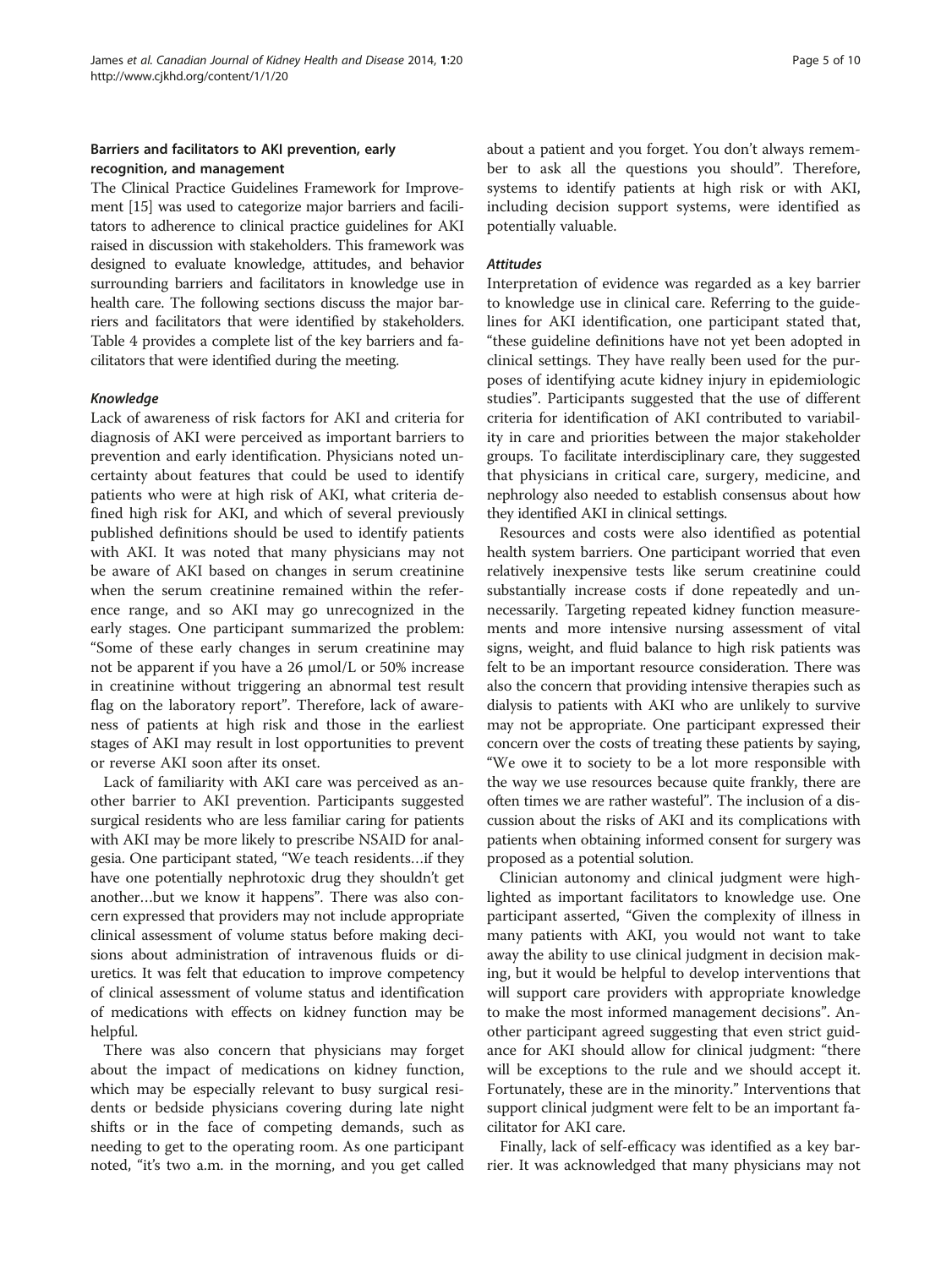# <span id="page-5-0"></span>Table 4 Barriers to implementing recommendations for prevention, recognition, and management of Acute Kidney Injury (AKI) following major surgery, according to the clinical practice guidelines framework for improvement

| Knowledge                                                                                                                                                                                                                     | <b>Attitudes</b>                                                                                                                                                                                                                                            | <b>Behaviors</b>                                                                                                                                                                                                                                                                                                                                                    |  |  |
|-------------------------------------------------------------------------------------------------------------------------------------------------------------------------------------------------------------------------------|-------------------------------------------------------------------------------------------------------------------------------------------------------------------------------------------------------------------------------------------------------------|---------------------------------------------------------------------------------------------------------------------------------------------------------------------------------------------------------------------------------------------------------------------------------------------------------------------------------------------------------------------|--|--|
| <b>Lack of awareness:</b>                                                                                                                                                                                                     | Interpretation of evidence:                                                                                                                                                                                                                                 | Lack of compatibility with current practices:<br>• It is common to give NSAIDs to patients to<br>control pain and increase mobilization, although<br>they may contribute to AKI.                                                                                                                                                                                    |  |  |
| • Care providers may not know current definition<br>of AKI based on small change in serum creatinine.<br>Providers may not be aware that a patient has<br>Stage 1 AKI when serum creatinine remains within<br>reference range | • The common research definitions of AKI<br>differ from those often used in clinical care;<br>too many different definitions across<br>research studies                                                                                                     |                                                                                                                                                                                                                                                                                                                                                                     |  |  |
| • Providers may not be aware of the mortality<br>and expense associated with AKI; some may not<br>be aware that it is preventative and modifiable                                                                             | • Uncertainty about whether AKI guideline<br>recommendations apply to post-surgical<br>care                                                                                                                                                                 | • Many current patients undergoing surgery<br>have comorbidities and use anti-hypertensive<br>medications like ACEI/ARB that may contribute<br>to AKI                                                                                                                                                                                                               |  |  |
| • Providers are not always aware of a patient's<br>risk of AKI after surgery, and if made aware may<br>be more careful to implement monitoring and<br>preventative measures                                                   | • Uncertainty about use of medications<br>such as ACE/ARB, diuretics, and NSAIDs<br>and risk of AKI in the perioperative period                                                                                                                             | • Liver surgery patients are kept "dry" to<br>decrease blood loss and increase transfusion,<br>but the lack of fluids may contribute to AKI.                                                                                                                                                                                                                        |  |  |
| Lack of familiarity:                                                                                                                                                                                                          | Lack of applicability due to patient                                                                                                                                                                                                                        | · Colorectal surgery patients are also kept "dry"                                                                                                                                                                                                                                                                                                                   |  |  |
| • Providers may prescribe ACE inhibitors or ARB                                                                                                                                                                               | characteristics:                                                                                                                                                                                                                                            | because of a perception that the anastomotic<br>failure rate goes down, but the lack of fluids<br>may contribute to AKI.<br>Surgeons often withhold IV fluids in the<br>24-48 hours following surgery because the<br>third space volume will be redistributed and<br>patients retain fluids post-operatively; this<br>practice may contribute to AKI<br>Complexity: |  |  |
| following surgery, in particularly restarting these<br>medications when they do not recognize a                                                                                                                               | • Belief that AKI quideline recommendations<br>are not generalizable to post-surgical care                                                                                                                                                                  |                                                                                                                                                                                                                                                                                                                                                                     |  |  |
| patient is at risk of AKI<br>• It is common to prescribe NSAIDs following<br>surgery to reduce pain; providers prescribing<br>these medications may not be aware of the<br>patient's risk or history of AKI                   | • Cardiac surgery patients already received<br>intensive post-operative care in intensive<br>care units, so it less likely that interventions<br>targeting AKI prevention and recognition<br>can improve the quality of care or outcomes<br>in this setting |                                                                                                                                                                                                                                                                                                                                                                     |  |  |
| · Providers receive many calls about fluid balance<br>and output, but may lack skills in determining                                                                                                                          | · Patients undergoing colorectal, hepatic,                                                                                                                                                                                                                  | • AKI is not a discrete entity                                                                                                                                                                                                                                                                                                                                      |  |  |
| volume status                                                                                                                                                                                                                 | and some other open abdominal surgeries<br>are often intentionally kept "dry" to aid                                                                                                                                                                        | • Fluid balance (which affects AKI) is<br>extremely complex                                                                                                                                                                                                                                                                                                         |  |  |
| • Recognition of AKI will be inadequate if one<br>doesn't know how to respond                                                                                                                                                 | bowel anastomosis, decrease bleeding,<br>and to avoid volume overload after fluid                                                                                                                                                                           | • Physicians do not want to put a Foley                                                                                                                                                                                                                                                                                                                             |  |  |
| Forgetting:                                                                                                                                                                                                                   | shifts into third spaces                                                                                                                                                                                                                                    | catheter in every patient that has surgery<br>because there are side effects from this<br>practice, even when it may improve<br>recognition of AKI based on low urine output<br>• Low urine output has been described in<br>varying ways (eg. with or without<br>standardization by weight and over varying                                                         |  |  |
| • Care providers on surgical services experience<br>many competing demands and are often<br>primarily concerned about surgical performance;<br>providing guidance and recommendations may                                     | Concern about cost impacts:<br>• Serum creatinine and physiologically<br>monitoring will increase costs if done<br>repeatedly                                                                                                                               |                                                                                                                                                                                                                                                                                                                                                                     |  |  |
| facilitate better care                                                                                                                                                                                                        | • Treating patients that are unlikely to<br>improve can be expensive                                                                                                                                                                                        |                                                                                                                                                                                                                                                                                                                                                                     |  |  |
| • Forgetting may be particularly common when<br>on-call and during night shifts when tired;<br>residents may be less likely to remember to ask<br>the important questions to quide care decisions                             | Lack of agreement in general:<br>· Physicians from other specialties may                                                                                                                                                                                    | periods of time), but there is uncertainty about<br>the way in which urine output should be<br>measured and recorded, including which is<br>most valid and should be acted upon.                                                                                                                                                                                    |  |  |
| when called upon                                                                                                                                                                                                              | express competing priorities (i.e., cardiologists<br>may not agree with withholding ACEI                                                                                                                                                                    | Lack of observability:                                                                                                                                                                                                                                                                                                                                              |  |  |
|                                                                                                                                                                                                                               | inhibitors and ARB because they can improve<br>cardiac output post-operatively)                                                                                                                                                                             | · Physicians do not always see direct links<br>between their practices and prevention/<br>reversal of AKI.                                                                                                                                                                                                                                                          |  |  |
|                                                                                                                                                                                                                               | • While some medication types should<br>generally be withheld, there is a lot of<br>room for judgment and exceptions for a<br>minority of patients                                                                                                          | • AKI does not have symptoms like many<br>other diseases to help with identification<br>and prompt treatment.                                                                                                                                                                                                                                                       |  |  |
|                                                                                                                                                                                                                               | Too "cookbook"/rigid to be applicable:                                                                                                                                                                                                                      | <b>Communication:</b>                                                                                                                                                                                                                                                                                                                                               |  |  |
|                                                                                                                                                                                                                               | • Educational initiatives often lack context<br>and are too far removed from the realities<br>of the workplace to be relatable                                                                                                                              | • There is a lack of mechanisms to facilitate<br>appropriate consultation and communication<br>between care providers                                                                                                                                                                                                                                               |  |  |
|                                                                                                                                                                                                                               | Challenge to autonomy:                                                                                                                                                                                                                                      | • Communication often does not occur                                                                                                                                                                                                                                                                                                                                |  |  |
|                                                                                                                                                                                                                               | • There needs to be room for clinical<br>judgment because there are always                                                                                                                                                                                  | promptly and so recommendations are not<br>put in place in a timely manner.                                                                                                                                                                                                                                                                                         |  |  |
|                                                                                                                                                                                                                               | exceptions                                                                                                                                                                                                                                                  | . Nurses routinely notify physicians about<br>low urine output but changes in serum                                                                                                                                                                                                                                                                                 |  |  |

creatinine are rarely communicated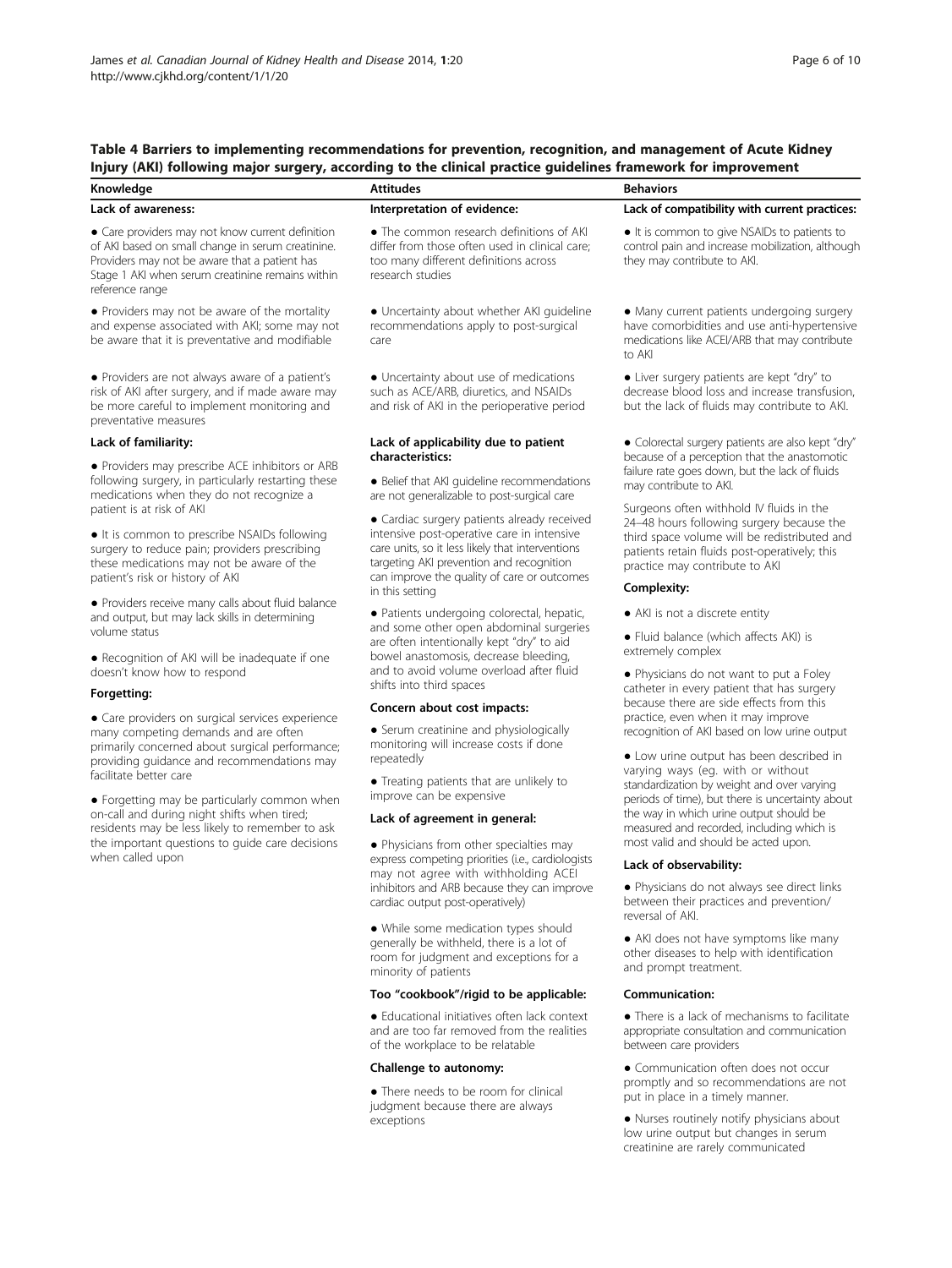# Table 4 Barriers to implementing recommendations for prevention, recognition, and management of Acute Kidney Injury (AKI) following major surgery, according to the clinical practice guidelines framework for improvement (Continued)

• Current guidelines for AKI are not practical because they lack specificity about which patients are "at risk" Time pressure:

• Some physicians may not perceive AKI as a true threat, but rather, as "just" AKI; interventions may need to take into account these preconceptions <br>  $\bullet$  High volume of patients and busy operating

• Some physicians may feel that factors **Lack of Resources:** leading to AKI, particularly in elderly patients with complications and/or comorbidities, are not modifiable and therefore, they cannot prevent AKI

• Physicians may not feel motivated to bedside treat patients that they feel will not improve (due to age or comorbidities) **Organizational constraints:** 

● Some physicians may lack motivation to prevent AKI because they are not aware of its impact

Not practical: **All any strategies of the Secure 1** Aures may not give feedback to physicians following a therapy or intervention that did

Lack of expectation involving feelings: •• Physicians on call receive may calls and thorough evaluation or recognition of AKI risk may not occur prior to ordering medications

**EXECUTE MANUSE PRESENTING THE SERVICE COMPUTER IN THE COMPUTER COMPUTER** FOOMS may lower attention to serum

• There is a lot of work done by few people; so intensive physiological and laboratory monitoring may not be possible for all patients.

**Lack of motivation:** <br> **•** Physicians must often respond to some problems over the phone rather than at the

● In some centers the usual practice may be to consult internal medicine while in others it will be to consult nephrology for AKI, depending on the availability of consult services in the hospital.

### Lack of access to services:

● Some centers may not have electronic health records for reporting and accessing lab results and for computerized clinical decision support for medication prescribing in the setting of reduced kidney function

● Important information may not be immediately accessible/available when decisions are being made (ie. lab results for the day not yet back, urine output not charted for high risk patients)

# Shared responsibility with patient:

• The risks of developing AKI and its potential consequences may not always been properly conveyed or framed for a patient prior to surgery

Abbreviations: AKI acute kidney injury, NSAID non-steroidal anti-inflammatory drug, ACEI angiotensin converting enzyme inhibitor, ARB angiotensin receptor blocker.

feel they can prevent AKI, because they do not see a direct link between preventative measures and positive outcomes, and therefore fail to take available precautions. One participant posited, "I think in acute kidney injury there is a bit of nihilism around prevention and management, because there have been many trials of prophylactic and therapeutic agents that have not proven effective". Another participant agreed: "yes, I think that perception of the condition may be a critical barrier to overcome in order to facilitate uptake of any intervention aimed to prevent or modify the course of AKI".

Acknowledging this, participants agreed that focusing on common, evidence-informed practices for AKI prevention and management, such as appropriate intravenous fluid administration and avoidance or appropriate dose adjustment of drugs with adverse effects of kidney function were identified as priorities to improve safety and quality of care.

# **Behaviors**

The lack of compatibility of some AKI prevention and management strategies with common peri-operative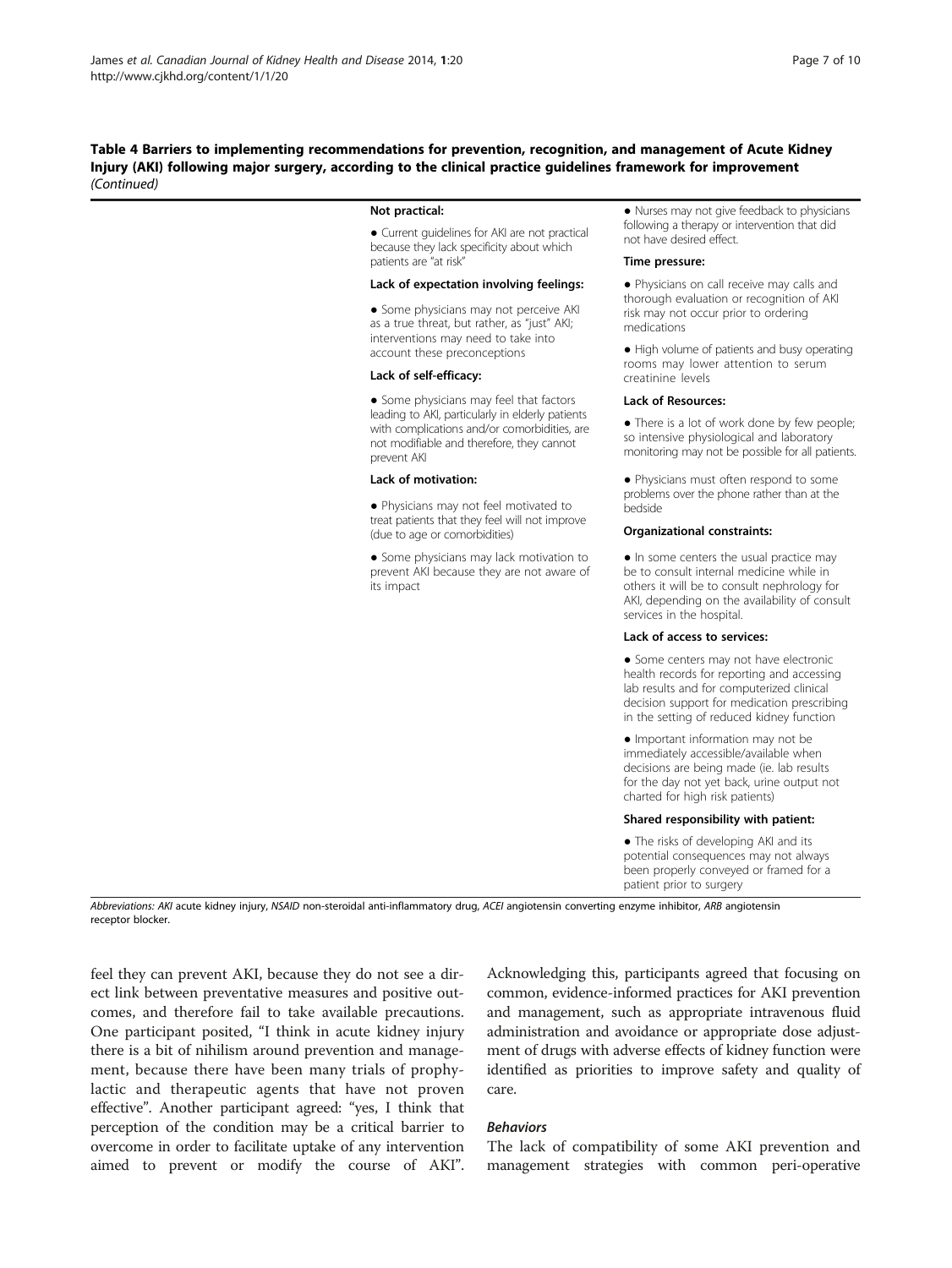practices was identified as a barrier. Examples cited as common practices that address competing priorities of care included: 1) prescribing NSAIDs to post-operative patients to control pain and increase mobilization; 2) using diuretics and inhibitors of the renin-angiotensin system to manage heart failure in cardiac surgery patients, 3) keeping major liver or colorectal surgery patients "dry" during or after surgery to decrease blood loss/minimize blood transfusions and reduce the anastomotic leak rate; and 4) being conservative with intravenous fluids postoperatively following surgery when anticipating redistribution of third space volume back into the intravascular space to reduce volume overload following surgery. These modifiable practices were felt to be important targets for interventions based on intravenous fluid administration and medication use to prevent AKI after major surgery.

Busy clinical schedules and time pressure were also identified as key barriers to improving care for AKI. One participant noted, "I think clinical demands can get overwhelming when you receive so many calls. You may be aware the patient is already on an ACE inhibitor but they require other medicine for their pain and it is easy to start an NSAID". Other participants agreed that large volumes of high-acuity patients and busy operating rooms may divert attention from patients with rising serum creatinine measures or other early signs of AKI. Lack of time may also contribute to the problem of physicians not being able to provide repeated bedside assessment to assess responses to management implemented in response to recognition of AKI. Ensuring that clinical information is readily available to clinicians was felt to be an important facilitator in the face of competing time demands.

Effective communication between nurses and physicians was identified as a facilitator to AKI prevention and care initiatives on hospital wards. Participants highlighted the importance of information being relayed about changing physiological and laboratory values as well as feedback loops in communication about patients who did not respond to initial management. This was identified as being especially important on surgical wards where physicians round early in the day and may otherwise not be alerted to changes that occur later in the day. Similarly, participants emphasized the importance of communication among physicians, including between the primary physician and consultants as well as at times of transfer of care. One participant commented, "An opinion is of no use if no one rolls up their sleeves and takes action". Therefore, there may be opportunity for improvement through better communication of the roles and responsibilities of multiple care providers from difference disciplines who are involved in the care of patients with or at risk of AKI after surgery.

# Knowledge translation interventions for AKI prevention, early recognition, and management

The major goals of a knowledge translation (KT) strategy for AKI after major surgery identified by meeting participants were to improve recognition of patients at high risk of AKI, enhance identification of AKI at its earliest stages, encourage use of intravenous fluids and avoidance of medications associated with AKI, and facilitate involvement of specialists in care when indicated. Participants then discussed several strategies that could be used to achieve these goals including formal education, linkage and exchange, audit and feedback, informatics, patientdirect/patient-mediated interventions, organizational, shared decision making, and financial incentives [[13](#page-9-0)]. The majority of the discussion focused on three types of KT interventions for AKI, which participants felt had the greatest potential for further development and evaluation for prevention and early management of AKI after major surgery; 1) formal educational intervention, 2) informatics intervention, and 3) organizational intervention.

# Formal educational intervention

Gaps in knowledge about AKI were discussed, based on a survey of hospital-based trainees from the UK that reported that 50% of trainees could not define AKI, 30% could not name two or more risk factors for AKI and 37% could not name one or more indication for renal referral [\[11](#page-9-0)]. All participants identified education as an important form of intervention. One participant declared, "I believe education should be the basis for any major initiative. Without education, you can't go anywhere". On the topic of large group interventions, participants emphasized the importance of starting education about AKI in medical school and sustaining key messages throughout training. Such educational initiatives could be incorporated within surgery and medicine resident academic half days and later through continuing medical education programs. In particular, it was felt that educational initiatives should emphasize modifiable practices for AKI prevention and the outcomes associated with AKI, including mortality and costs.

However, large group educational initiatives were seen as having limited effectiveness when provided in isolation. One participant stated that educational interventions were often "too put together" and too often removed from the realities of clinical practice or omitted practical knowledge and skills to apply in clinical settings. Another participant agreed, saying that information often "just washes right past people". These concerns highlight the need for educational interventions to tailor important messages and knowledge to the specific audience and their workplace. Small group educational interventions designed to be work-relevant and relatable were recommended. One participant suggested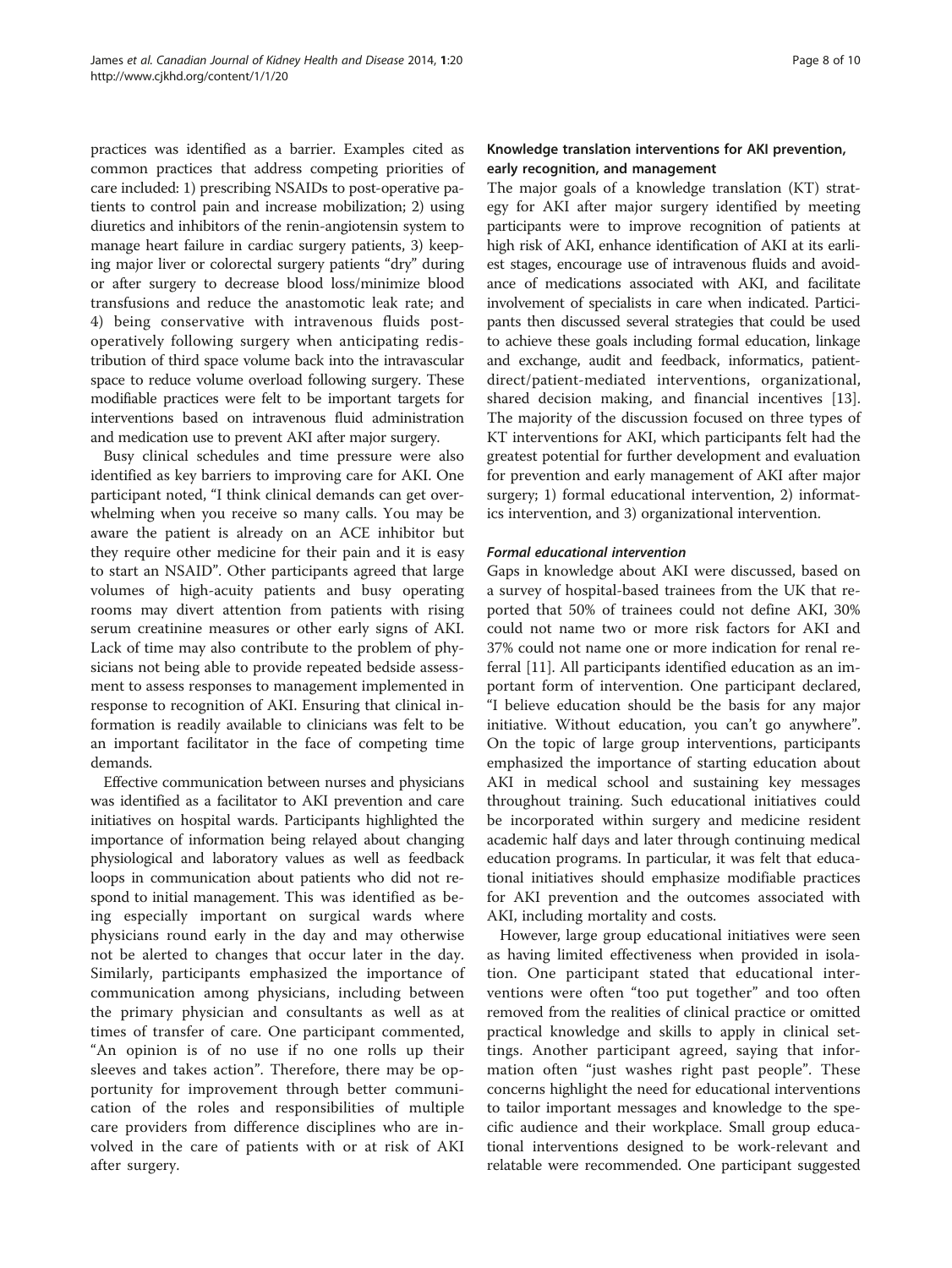training nurses in small sessions about creatinine changes and when to inform physicians. Residents were a suggested target for interventions because they do much of the ordering of medications and lab testing in teaching hospitals. It was emphasized that residents from all disciplines in medicine and surgery should receive education on AKI prevention and management. It was also suggested that information sessions for residents may best be given by other, more senior residents given that they may be able to provide a more appropriate context for the discussion.

# Clinical informatics intervention

The role of clinical informatics to identify patients at high risk of AKI and aid in early identification of AKI was discussed. Two recent studies of informatics interventions for AKI were presented. In the first study by McCoy et al. [[16\]](#page-9-0), a prompt was displayed in an electronic medical record whenever there was a significant change in serum creatinine over the last 48 hours and listed nephrotoxic drugs and medications requiring dose adjustment that a patient was currently prescribed. Physicians were then provided with recommendations to eliminate or adjust the dose of these medications. The study reported that nephrotoxic medications were more likely to be avoided and doses adjusted for kidney function following the introduction of the intervention. The second study by Colpaert et al. [\[17\]](#page-9-0) examined real-time electronic alerts in an intensive care unit, prompted by increases in serum creatinine or decreases in urine output based on the RIFLE criteria. The alert, communicated to physicians via their pagers, was associated with an increase in administration of intravenous fluids. Together, these studies suggested that informatics interventions had the potential to improve processes of care for AKI in hospital settings.

Meeting participants agreed that having an automated alert to identify patients who had developed AKI had high potential as a useful clinical decision support tool. Participants also suggested that tools to flag patients at high risk of AKI before surgery had potential value to make the surgical team aware of this risk and allow providers to tailor the care of these patients. It was suggested that such tools could be based on the type of surgery planned, a prior history of kidney disease or prior episode of AKI, or risk scores for post-operative AKI. Computerized clinical decision support for medication prescribing in the setting of AKI was also identified as a potentially helpful intervention. Although all participants generally expressed interest in the use of such informatics interventions, some participants also cautioned that overuse of electronic pop-ups and alerts in electronic medical records could limit their sustained effectiveness. Most participants agreed that the implementation of such

# Organizational intervention

Organization interventions incorporating care pathways for early specialist consultation for AKI were also discussed. An observational pilot study by Balasubramanian et al. [\[19](#page-9-0)] examined the effectiveness of an organizational intervention where patients with early signs of hospital-acquired AKI received early nephrologist care. The study reported that early specialist consultation often resulted in withdrawal or dose adjustment of medications such as ACE inhibitors/ARBs and diuretics, and administration of intravenous fluids. The study reported that early nephrologist consultation was associated with a lower incidence of progression to more severe stages of AKI when compared to a historical control group.

Organizational interventions that included specialist consultation by internal medicine or nephrology were thought to be helpful by most participants. "I could see how a consultant coming when something is triggered would be extremely helpful", one participant acknowledged. Participants warned that it would be important to establish a clear process for automated consultation and that the admitting surgical team should agree on criteria for consultation and be notified whenever consultations were to be made. Some participants emphasized that consultations performed at the bedside would be preferable to phone-based advice, since they would benefit from a more detailed assessment of the patient including physical examination.

# Conclusions

# Recommendations and implications

At the conclusion of the meeting, three major recommendations were agreed upon by participants. First, participants agreed that patients who had undergone major surgery and were cared for on hospital wards were an appropriate population to target. Specifically, patients undergoing major abdominal and vascular surgery were identified as priority groups because these surgeries carry high risks of AKI, patients who undergo these procedures are not routinely cared for in intensive care units after surgery, and current postoperative care may be more heterogeneous across hospital wards for these patients. Second, participants agreed that KT initiatives for AKI should consider educational interventions, informatics or clinical decision support interventions, and organizational interventions incorporating consultative care for AKI. Finally, the following specific elements were proposed for future implementation and evaluation;